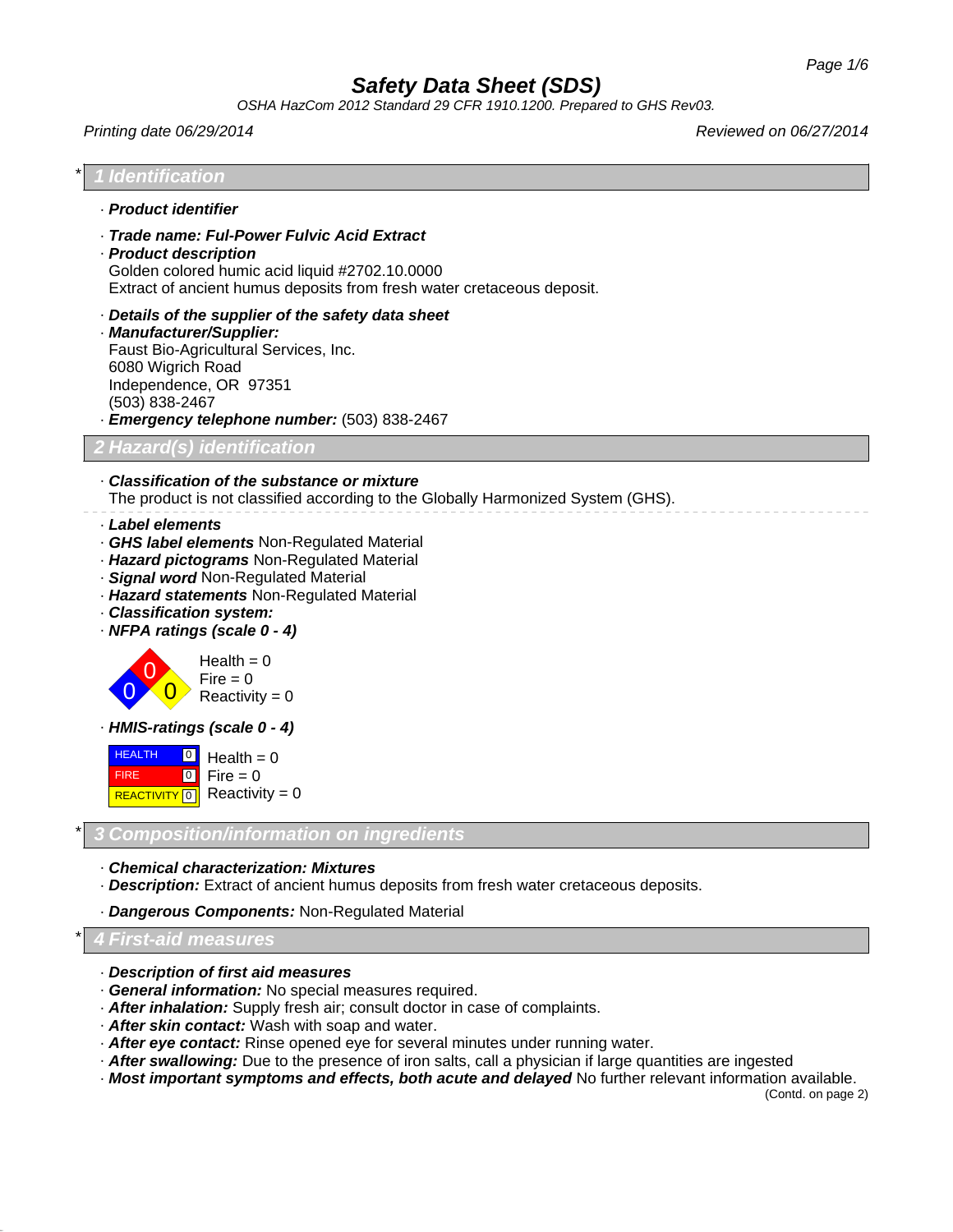*OSHA HazCom 2012 Standard 29 CFR 1910.1200. Prepared to GHS Rev03.*

*Printing date 06/29/2014 Reviewed on 06/27/2014*

*Trade name: Ful-Power Fulvic Acid Extract*

(Contd. of page 1)

· *Indication of any immediate medical attention and special treatment needed* No further relevant information available.

### *5 Fire-fighting measures*

- · *Extinguishing media*
- · *Suitable extinguishing agents:*
- CO2, extinguishing powder or water spray. Fight larger fires with water spray or alcohol resistant foam.
- · *Special hazards arising from the substance or mixture* No further relevant information available.
- · *Advice for firefighters*
- · *Protective equipment:* No special measures required.

\* *6 Accidental release measures*

- · *Personal precautions, protective equipment and emergency procedures* Not required.
- · *Environmental precautions:* No special measures required.
- · *Methods and material for containment and cleaning up:* Dilute with plenty water.
- Neutralize with alkaline materials
- · *Reference to other sections*
- See Section 7 for information on safe handling.
- See Section 8 for information on personal protection equipment.

See Section 13 for disposal information.

## \* *7 Handling and storage*

- · *Precautions for safe handling* No special measures required.
- · *Information about protection against explosions and fires:* No special measures required.
- · *Conditions for safe storage, including any incompatibilities*
- · *Storage:*
- · *Requirements to be met by storerooms and receptacles:* Store in a dry area out of direct sunlight. Keep out of reach of children.
- · *Information about storage in one common storage facility:* Not required.
- · *Further information about storage conditions:* None.
- · *Specific end use(s)* No further relevant information available.
- \* *8 Exposure controls/personal protection*
- · *Additional information about design of technical systems:* No further data; see section 7.
- · *Control parameters*
- · *Components with occupational exposure limits:*

The product does not contain any relevant quantities of materials with critical values that have to be monitored at the workplace.

- · *Additional information:* The lists that were valid during the creation were used as basis.
- · *Exposure controls*
- · *Personal protective equipment:*
- · *General protective and hygienic measures:* The usual precautionary measures for handling chemicals should be followed.
- 
- · *Breathing equipment:* Not required. · *Protection of hands:* Not required.
- 
- · *Material of gloves* Not required.
- · *Penetration time of glove material* Not applicable.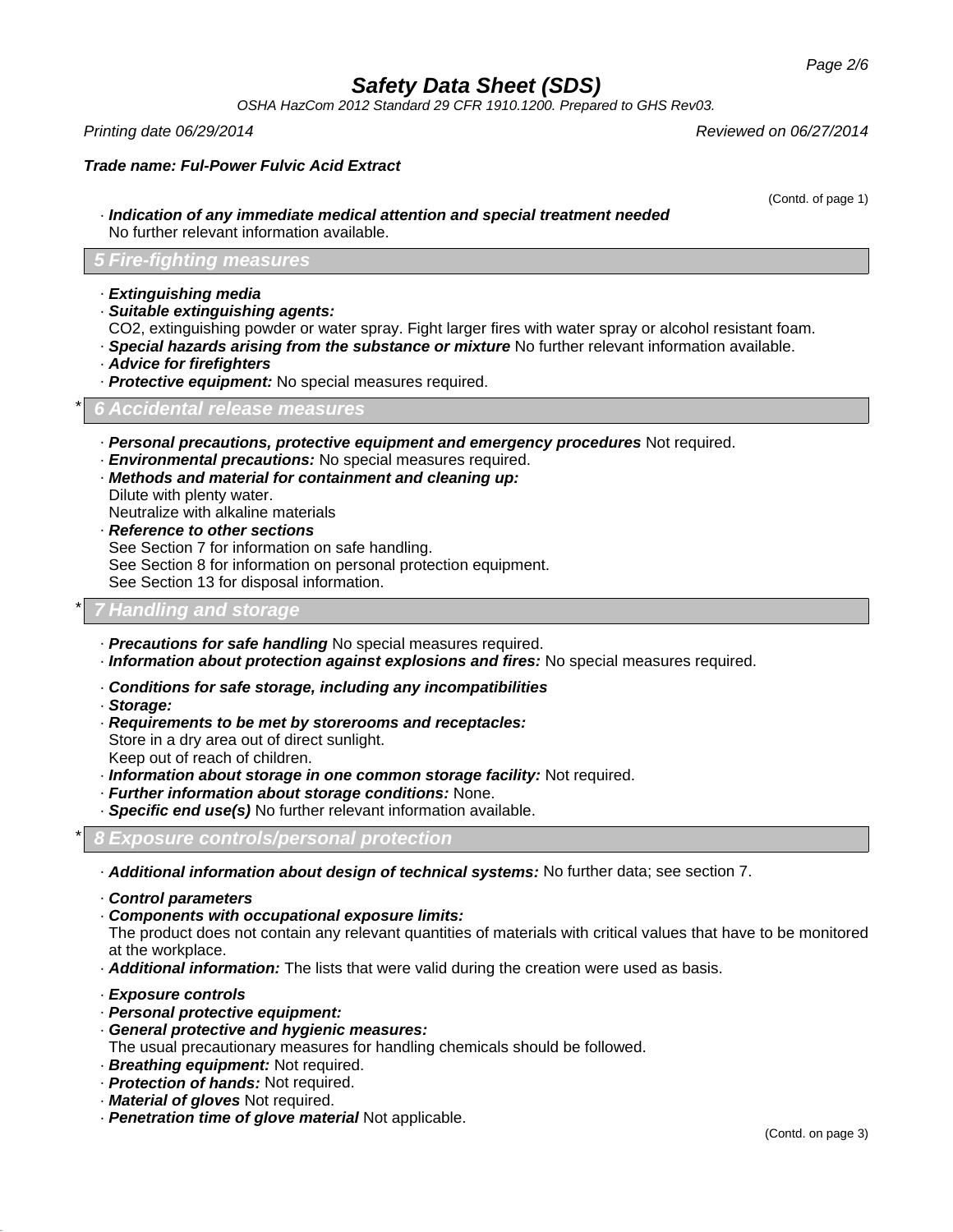*OSHA HazCom 2012 Standard 29 CFR 1910.1200. Prepared to GHS Rev03.*

*Printing date 06/29/2014 Reviewed on 06/27/2014*

*Trade name: Ful-Power Fulvic Acid Extract*

(Contd. of page 2)

## · *Eye protection:* Tightly sealed goggles

| 9 Physical and chemical properties |  |
|------------------------------------|--|
|                                    |  |

| · Information on basic physical and chemical properties<br>· General Information                    |                                                                          |
|-----------------------------------------------------------------------------------------------------|--------------------------------------------------------------------------|
| · Appearance:<br>Form:<br>Color:<br>· Odor:<br>· Odor threshold:                                    | Liquid<br>Gold colored<br><b>Odorless</b><br>Not determined.             |
| $\cdot$ pH-value @ 20 °C (68 °F):                                                                   | 3.5                                                                      |
| · Change in condition<br><b>Melting point/Melting range:</b><br><b>Boiling point/Boiling range:</b> | Not determined.<br>Not determined.                                       |
| · Flash point:                                                                                      | Not applicable.                                                          |
| · Flammability (solid, gaseous):                                                                    | Not applicable.                                                          |
| · Ignition temperature:                                                                             |                                                                          |
| <b>Decomposition temperature:</b>                                                                   | Not determined.                                                          |
| · Auto igniting:                                                                                    | Product is not selfigniting.                                             |
| · Danger of explosion:                                                                              | Product does not present an explosion hazard.                            |
| · Explosion limits:<br>Lower:<br><b>Upper:</b>                                                      | Not determined.<br>Not determined.                                       |
| · Vapor pressure:                                                                                   | Not determined.                                                          |
| · Density:<br>· Relative density<br>· Vapour density<br>· Evaporation rate                          | Not determined.<br>Not determined.<br>Not determined.<br>Not determined. |
| · Solubility in / Miscibility with<br>Water:                                                        | Not miscible or difficult to mix.                                        |
| · Partition coefficient (n-octanol/water): Not determined.                                          |                                                                          |
| · Viscosity:<br>Dynamic:<br>Kinematic:                                                              | Not determined.<br>Not determined.                                       |
| · Solvent content:<br><b>Organic solvents:</b><br><b>Other information</b>                          | $0.0\%$<br>No further relevant information available.                    |

· *Reactivity* Stable under normal conditions

· *Chemical stability* Product is stable under normal conditions.

· *Thermal decomposition / conditions to be avoided:* No decomposition if used according to specifications.

· *Possibility of hazardous reactions* No dangerous reactions known.

· *Conditions to avoid* No further relevant information available.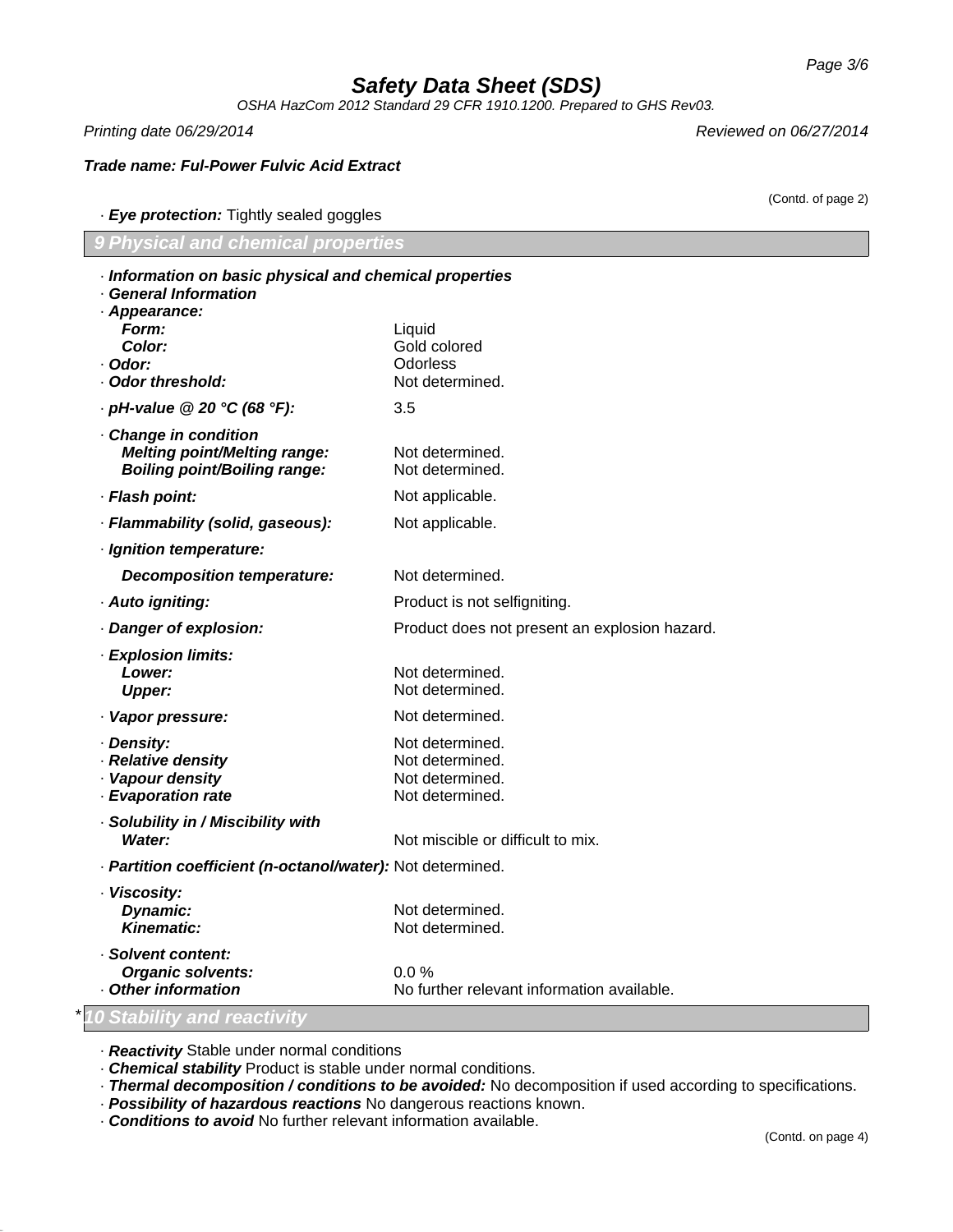*OSHA HazCom 2012 Standard 29 CFR 1910.1200. Prepared to GHS Rev03.*

*Printing date 06/29/2014 Reviewed on 06/27/2014*

### *Trade name: Ful-Power Fulvic Acid Extract*

· *Incompatible materials:* No further relevant information available.

· *Hazardous decomposition products:* No dangerous decomposition products known.

### \* *11 Toxicological information*

- · *Information on toxicological effects*
- · *Acute toxicity:*
- · *Primary irritant effect:*
- · *on the skin:* No irritant effect.
- · *on the eye:* May be irritating.

· *Sensitization:* No sensitizing effects known.

## · *Additional toxicological information:*

The product is not subject to classification according to internally approved calculation methods for preparations:

When used and handled according to specifications, the product does not have any harmful effects according to our experience and the information provided to us.

#### · *Carcinogenic categories*

### · *IARC (International Agency for Research on Cancer)*

None of the ingredients is listed.

#### · *NTP (National Toxicology Program)*

None of the ingredients is listed.

#### · *OSHA-Ca (Occupational Safety & Health Administration)*

None of the ingredients is listed.

### *12 Ecological information*

- · *Toxicity*
- · *Aquatic toxicity:* No further relevant information available.
- · *Persistence and degradability* No further relevant information available.
- · *Bioaccumulative potential* No further relevant information available.
- · *Mobility in soil* No further relevant information available.
- · *Additional ecological information:*
- · *General notes:* Generally not hazardous for water
- · *Results of PBT and vPvB assessment*
- · *PBT:* Not applicable.
- · *vPvB:* Not applicable.
- · *Other adverse effects* No further relevant information available.

#### *13 Disposal considerations*

- · *Waste treatment methods*
- · *Recommendation:* Smaller quantities can be disposed of with household waste.
- · *Uncleaned packagings:*
- · *Recommendation:* Disposal must be made according to official regulations.

#### \* *14 Transport information*

- · *UN-Number*
- · **DOT, ADR, ADN, IMDG, IATA** Non-Regulated Material
- · *UN proper shipping name*
- · **DOT, ADR, ADN, IMDG, IATA** Non-Regulated Material

(Contd. of page 3)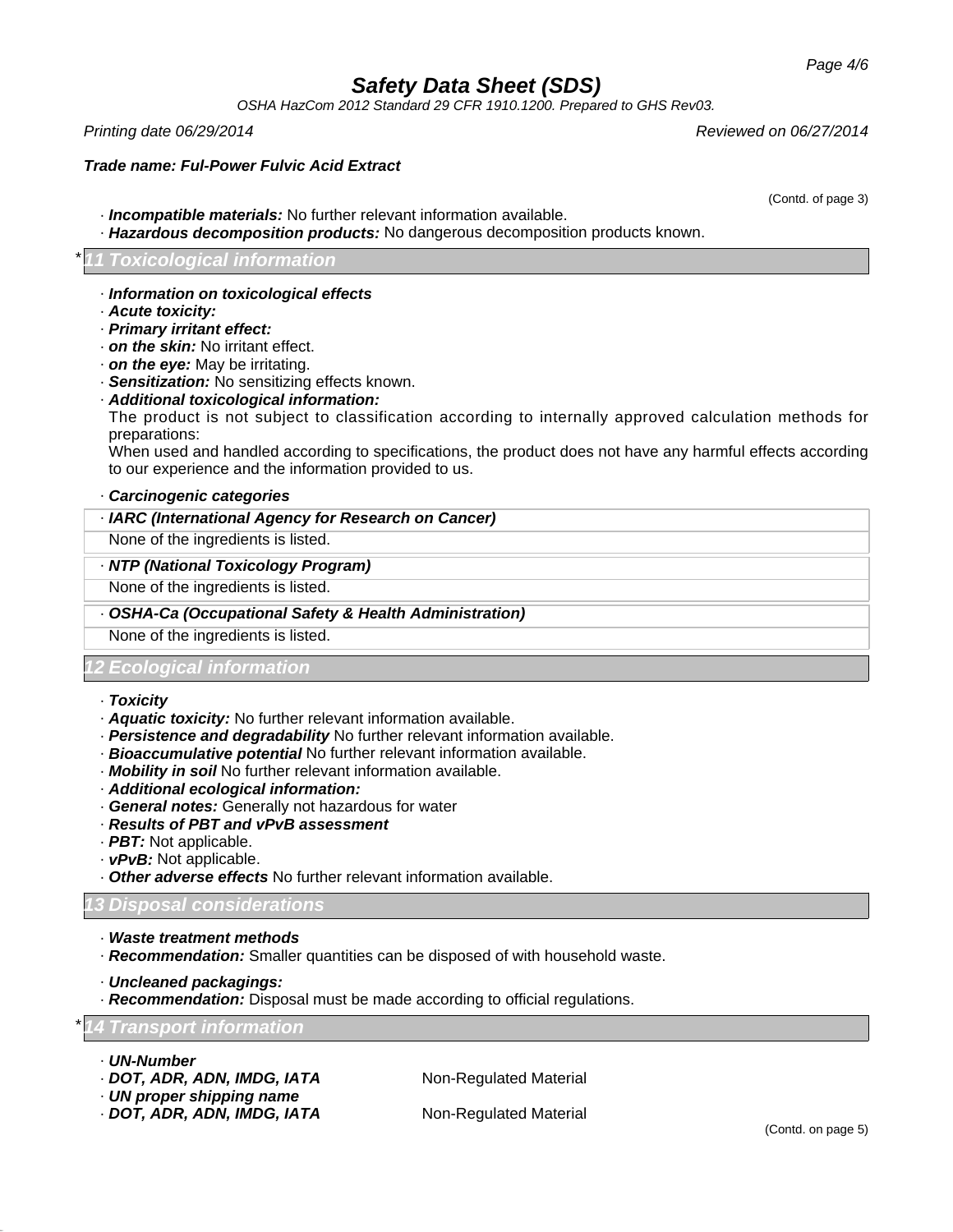*OSHA HazCom 2012 Standard 29 CFR 1910.1200. Prepared to GHS Rev03.*

*Printing date 06/29/2014 Reviewed on 06/27/2014*

## *Trade name: Ful-Power Fulvic Acid Extract*

|                                                                                    | (Contd. of page 4)                                                                                         |
|------------------------------------------------------------------------------------|------------------------------------------------------------------------------------------------------------|
| · Transport hazard class(es)                                                       |                                                                                                            |
| · DOT, ADR, ADN, IMDG, IATA                                                        |                                                                                                            |
| · Class<br>· Packing group                                                         | Non-Regulated Material                                                                                     |
| · DOT, ADR, IMDG, IATA                                                             | Non-Regulated Material                                                                                     |
| · Environmental hazards:                                                           |                                                                                                            |
| · Marine pollutant:                                                                | <b>No</b>                                                                                                  |
| · Special precautions for user<br>- Transport in bulk according to Annex II of     | Not applicable.                                                                                            |
| <b>MARPOL73/78 and the IBC Code</b>                                                | Not applicable.                                                                                            |
| · UN "Model Regulation":                                                           |                                                                                                            |
| <b>15 Regulatory information</b>                                                   |                                                                                                            |
| . Sara                                                                             | · Safety, health and environmental regulations/legislation specific for the substance or mixture           |
| · Section 355 (extremely hazardous substances):                                    |                                                                                                            |
| None of the ingredients is listed.                                                 |                                                                                                            |
| · Section 313 (Specific toxic chemical listings):                                  |                                                                                                            |
| None of the ingredients is listed.                                                 |                                                                                                            |
| - TSCA (Toxic Substances Control Act):                                             |                                                                                                            |
| None of the ingredients is listed.                                                 |                                                                                                            |
| - Proposition 65                                                                   |                                                                                                            |
| Chemicals known to cause cancer:                                                   |                                                                                                            |
| None of the ingredients is listed.                                                 |                                                                                                            |
| Chemicals known to cause reproductive toxicity for females:                        |                                                                                                            |
| None of the ingredients is listed.                                                 |                                                                                                            |
| Chemicals known to cause reproductive toxicity for males:                          |                                                                                                            |
| None of the ingredients is listed.                                                 |                                                                                                            |
| Chemicals known to cause developmental toxicity:                                   |                                                                                                            |
| None of the ingredients is listed.                                                 |                                                                                                            |
| · Carcinogenic categories                                                          |                                                                                                            |
| - EPA (Environmental Protection Agency)                                            |                                                                                                            |
| None of the ingredients is listed.                                                 |                                                                                                            |
| · TLV (Threshold Limit Value established by ACGIH)                                 |                                                                                                            |
| None of the ingredients is listed.                                                 |                                                                                                            |
| · NIOSH-Ca (National Institute for Occupational Safety and Health)                 |                                                                                                            |
| None of the ingredients is listed.                                                 |                                                                                                            |
| <b>GHS label elements Non-Regulated Material</b>                                   |                                                                                                            |
| · Hazard pictograms Non-Regulated Material                                         |                                                                                                            |
| · Signal word Non-Regulated Material<br>· Hazard statements Non-Regulated Material |                                                                                                            |
| · National regulations:                                                            |                                                                                                            |
|                                                                                    | The product is subject to be labeled according with the prevailing version of the regulations on hazardous |
| substances.                                                                        |                                                                                                            |